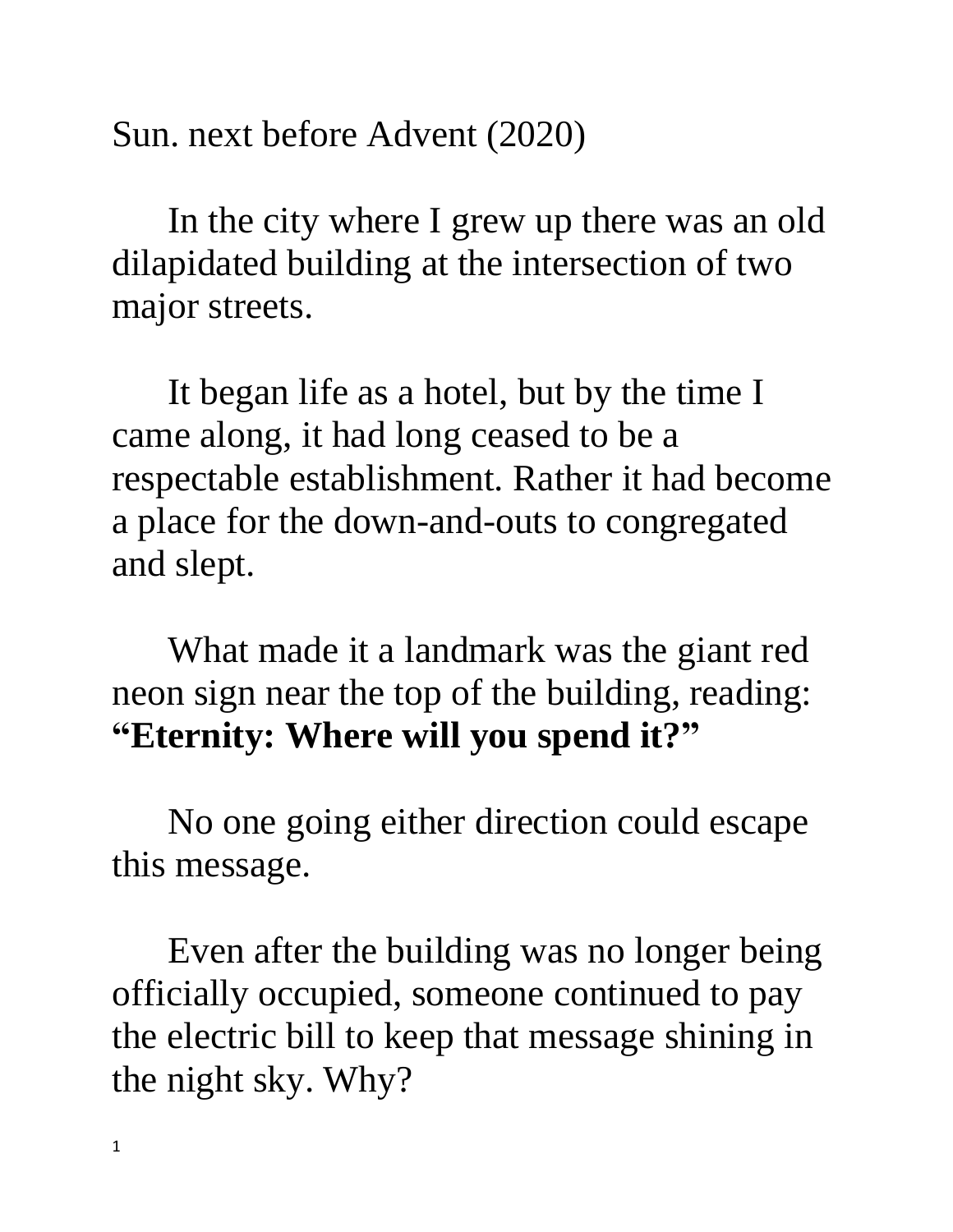I don't know for sure, but I suspect it was because this person wanted those who passed by to be mindful that there was more to life than the present. The choices people make here are real and count.

With that thought in mind, I want to speak to you this morning on the subject of "Holy Mindfulness".

Indeed, I think it is fair to say that this is the message of this morning Old Testament lesson from Ecclesiastes.

Here, one called the Preacher -- traditionally identified as King Solomon (though many modern-day scholars are doubtful) -- is speaking. He seems to be at the end of his life and thus qualified to dispense wisdom.

Looked at from a purely naturalistic standpoint, life doesn't seem to have much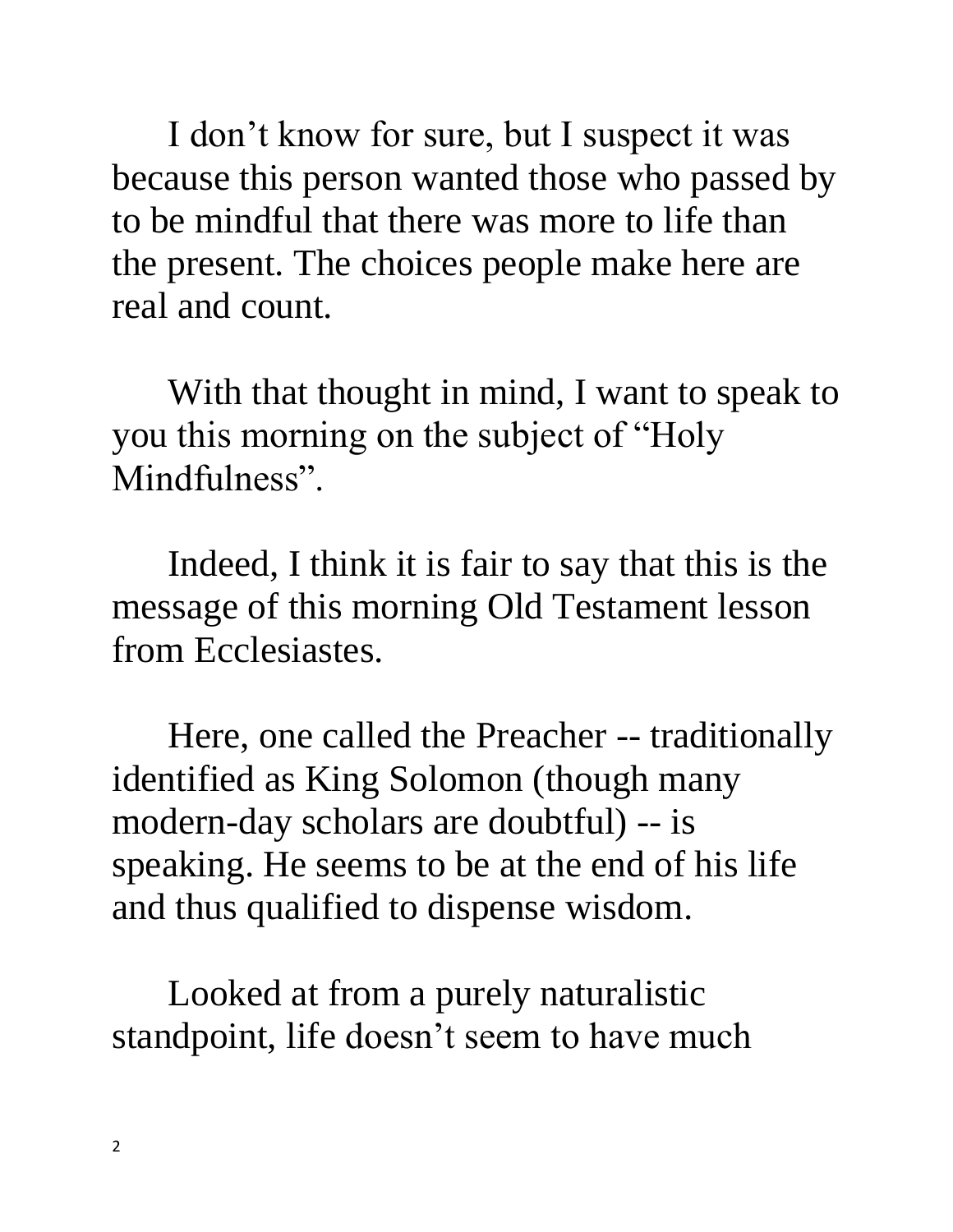meaning or purpose. It's just one darned thing after another, and then you die.

It might be compared to children blowing soap bubbles in the sun? Those bubbles sparkle and delight the eye. They appear full of promise and create desire.

But what happens if you reach out and try to take hold of one . . . as children so often do?

They go way. They have no lasting substance.

The same is true of many of the things men pursue in life -- possessions, power and pleasure, to name a few.

Like bubbles in the sun these things allure the eye, but soon are gone.

Have you ever found yourself contemplating life and perhaps coming to the same conclusion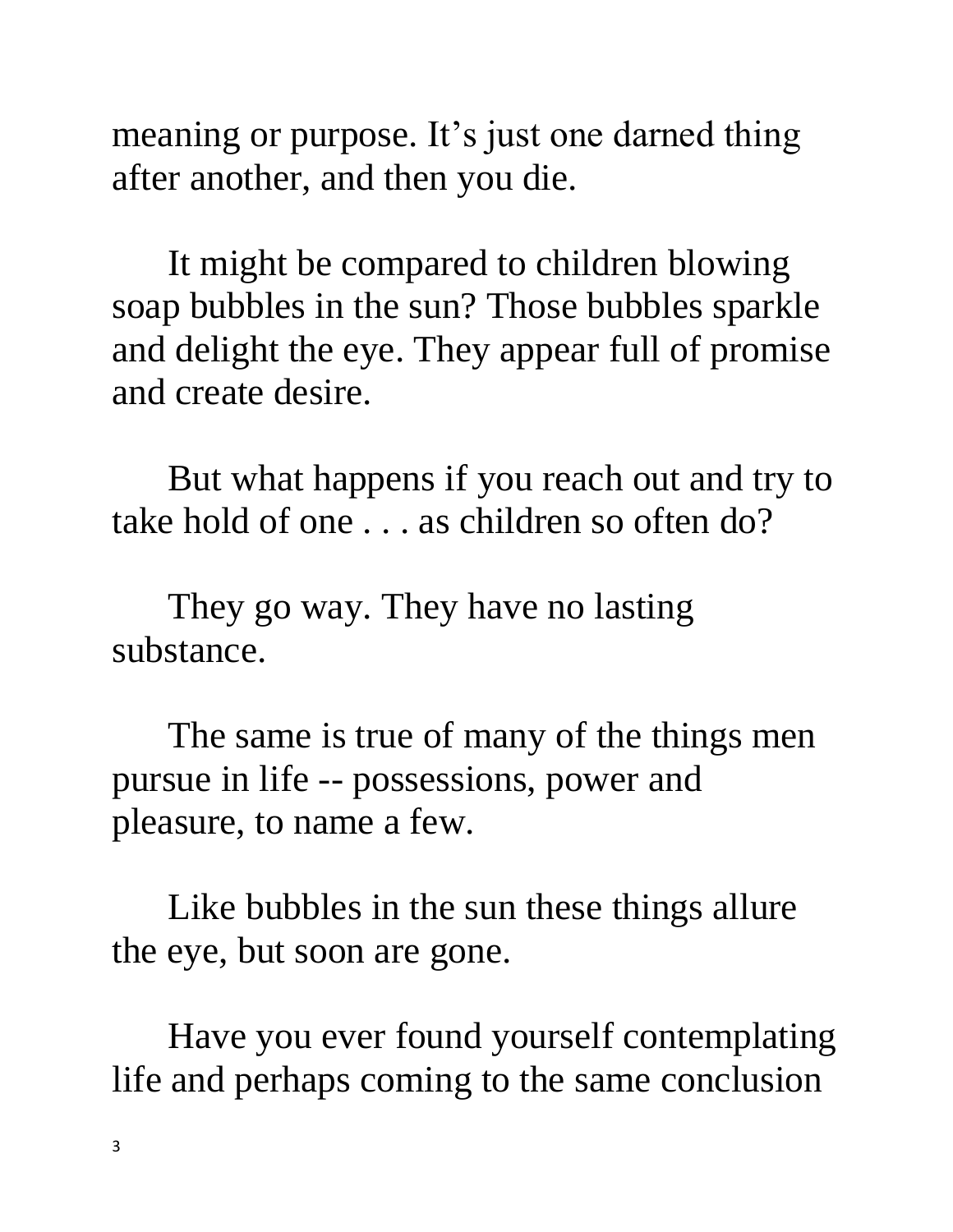to which the Preacher comes in Ecclesiastes, 'All is vanity'? Vanity meaning futility, emptiness, meaninglessness.

But, is this the preacher <u>final</u> conclusion on the matter? Should it be our final analysis of the situation?

No, one factor is missing. That factor is God and eternity.

I think the Preacher leaves it out deliberately.

He does so in order to strike down all the false notions about life. Then and only then is he able to reveal his hand . . . to give his final verdict in the matter, the deep wisdom, which is:

**"Fear God, and keep his commandments: for this is the whole duty of man."**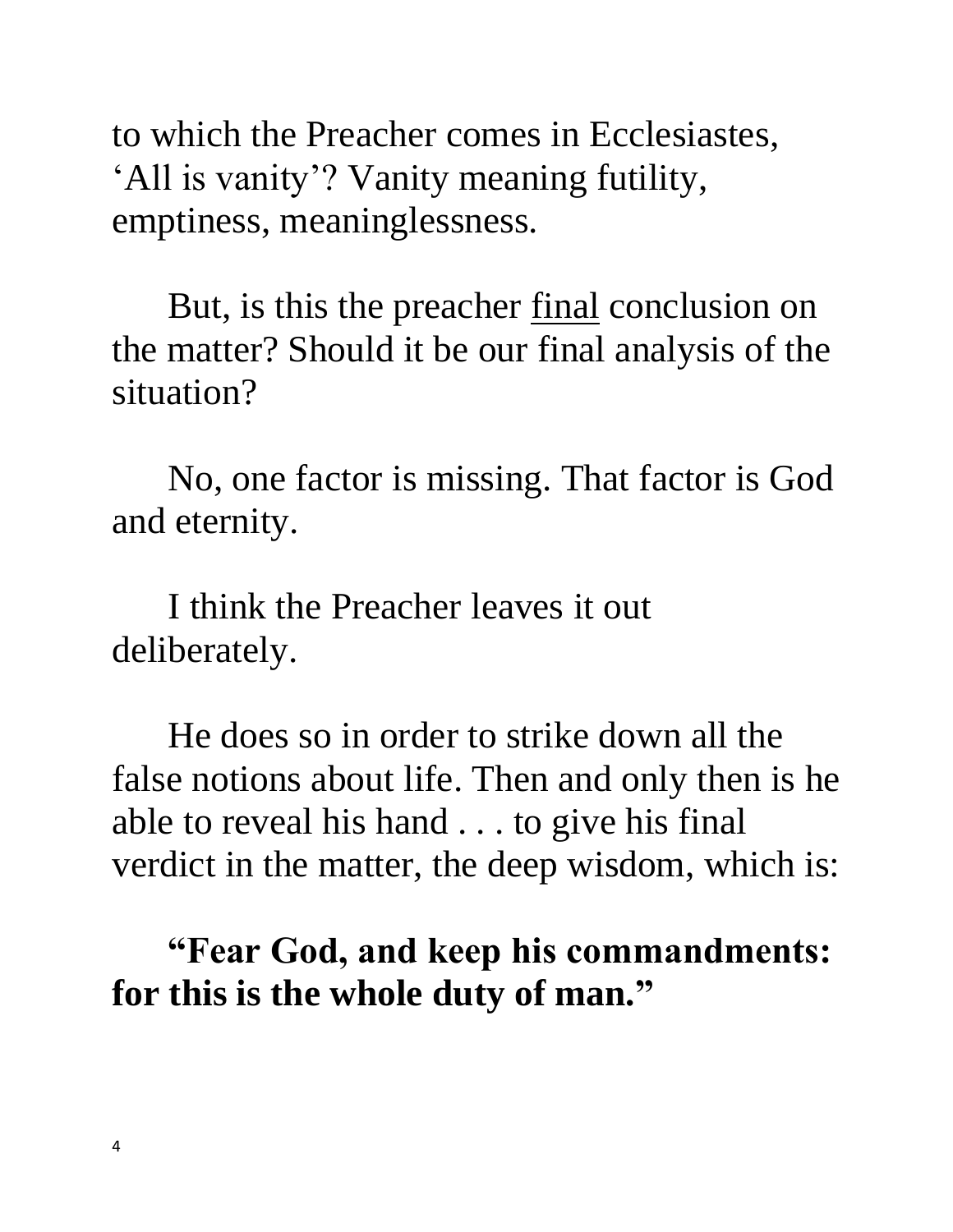This is the gateway of finding meaning in life.

If you think about it, what the Preacher does in Ecclesiastes has similarities with what Paul does in 1 Corinthians 15. There in his famous resurrection chapter he says:

## **" If in this life only we have hope . . . we are of all men most miserable."**

If this is all that there is, it is all vanity, futility, vexation of the spirit.

But for Paul and the Preacher this in fact is not the case, as they go onto show.

There <u>is</u> a God. There <u>is</u> eternity. There <u>is</u> a heaven to be won, a hell to be avoided. There is the resurrection of the dead at the last day. There is everlasting life.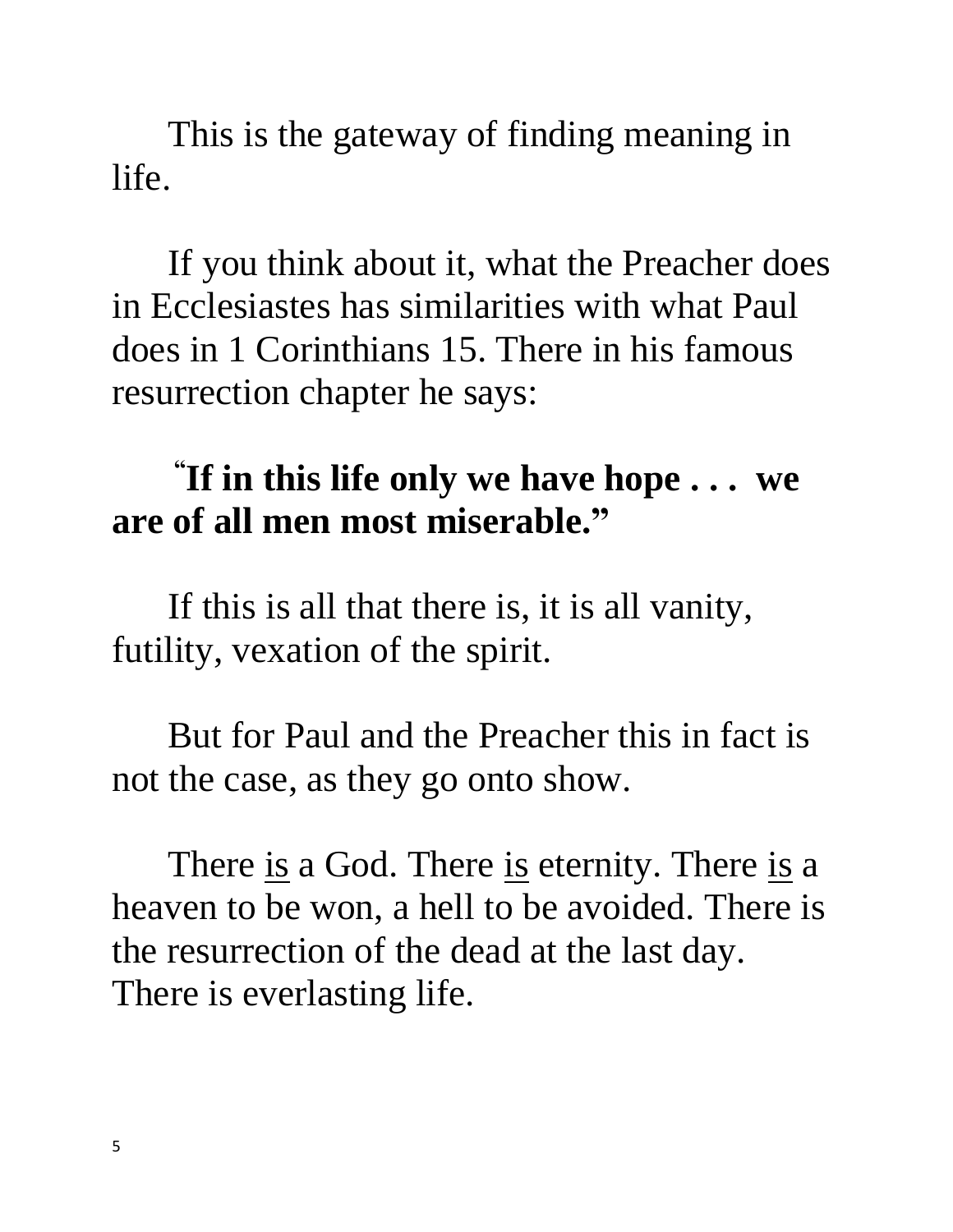Holy Mindfulness is living life in the light of eternity, and that is what both Paul and the Preacher would have us to do.

Living life in this way has at least three dimensions: past, present and future.

Past incudes remembering what God has done in former times, First, in history.

For the ancient Israelites, God's past acts of grace and mercy included the deliverance He provided for them when they were slaves in Egypt. With a strong hand He brought them out and planted them in their own land.

But, God's past acts of grace and mercy are more than corporate acts. They also include those God has done for us as individuals.

Reflecting on these acts gives us a sense of calm in the midst of life's current storms. God's past acts predict His future ones.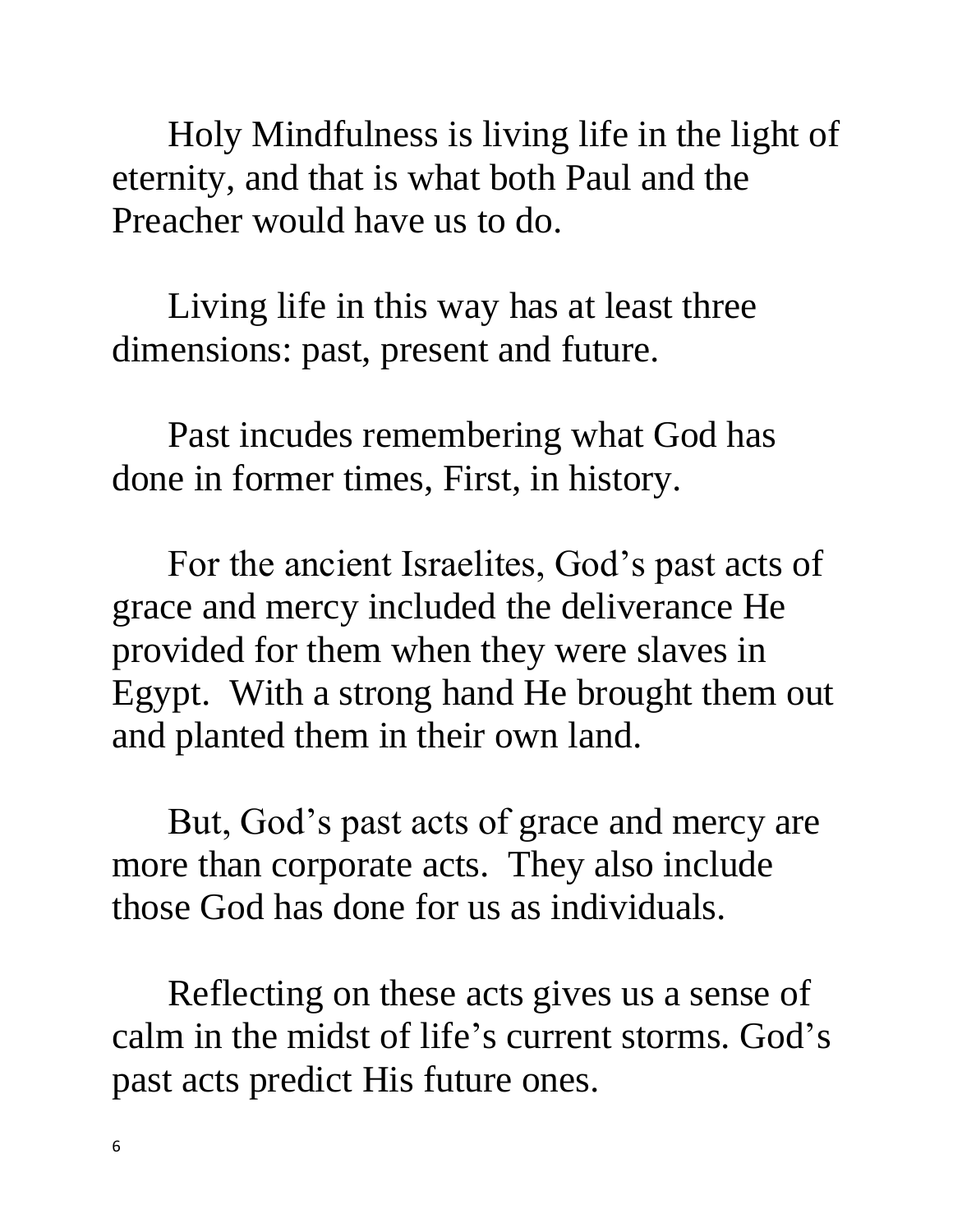The God who has been faithful will be faithful. The God who has provided will provide. The God who has been merciful will be merciful.

What storms are you going through at the present time?

Whatever they are God is more than able to still the troubled waters. Remember the past.

We are just days away from Thanksgiving. I encourage you to engage in some 'holy mindfulness' as the day approaches. Name your blessings one by one.

Looking back is one dimension of Holy Mindfulness, but so is living in God's presence in the now.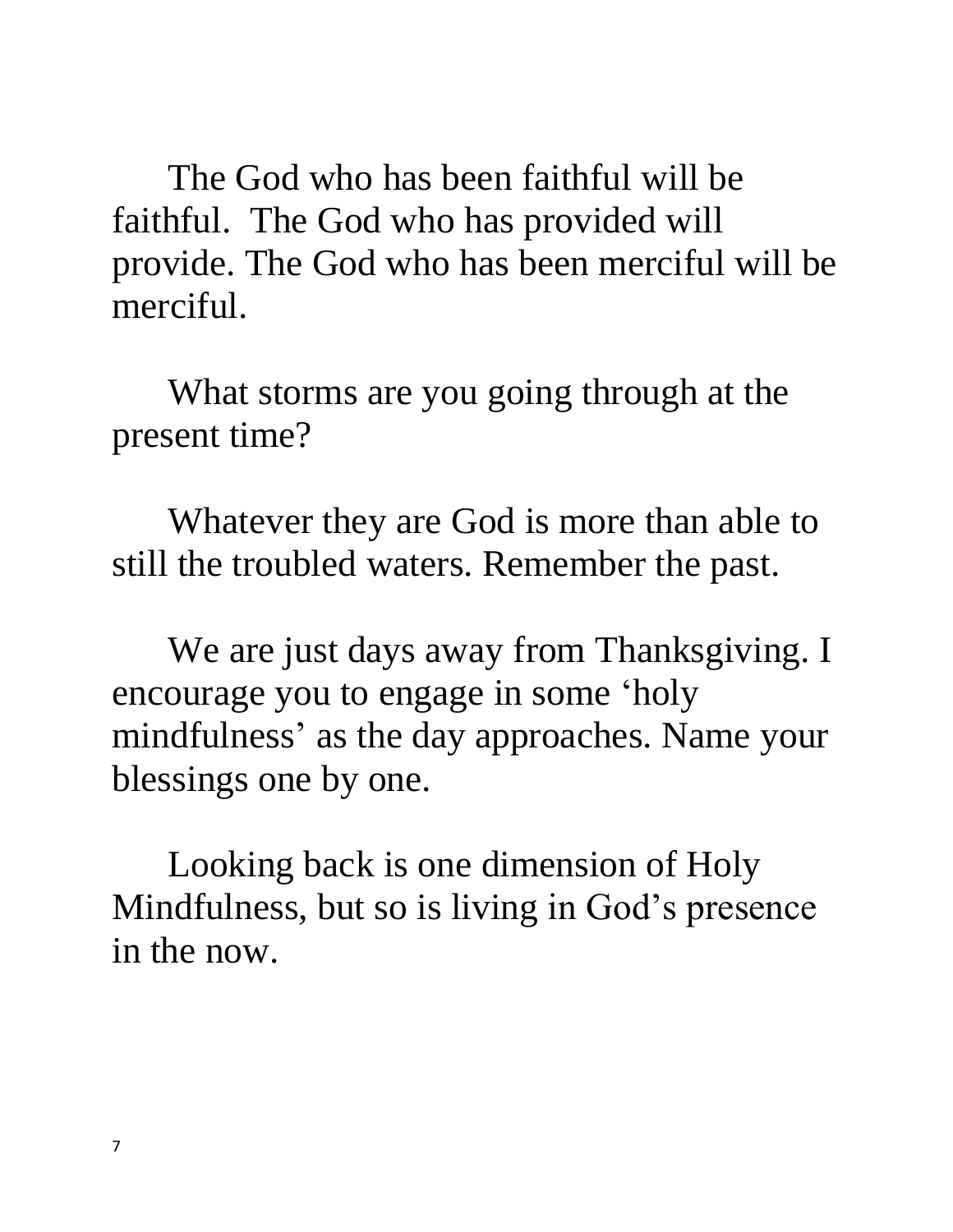The person who did this as well as anyone I have met was our own Jane Koster, whom we lost earlier this year.

Before she had to move into an assisted living home, on a number of occasions, I was called upon to give her a ride.

Maybe it was to a medical appointment or to some event at the church; regardless, I don't think there was a time when she did not marvel at something she saw on the roadside. Maybe it was some bulbs that were in bloom or a flowering tree or a new calf with his mother in a field.

She was mindful of small things and gave God the glory. She radiated a thankful spirit.

I challenge you to learn from Jane, and I will try to do the same myself.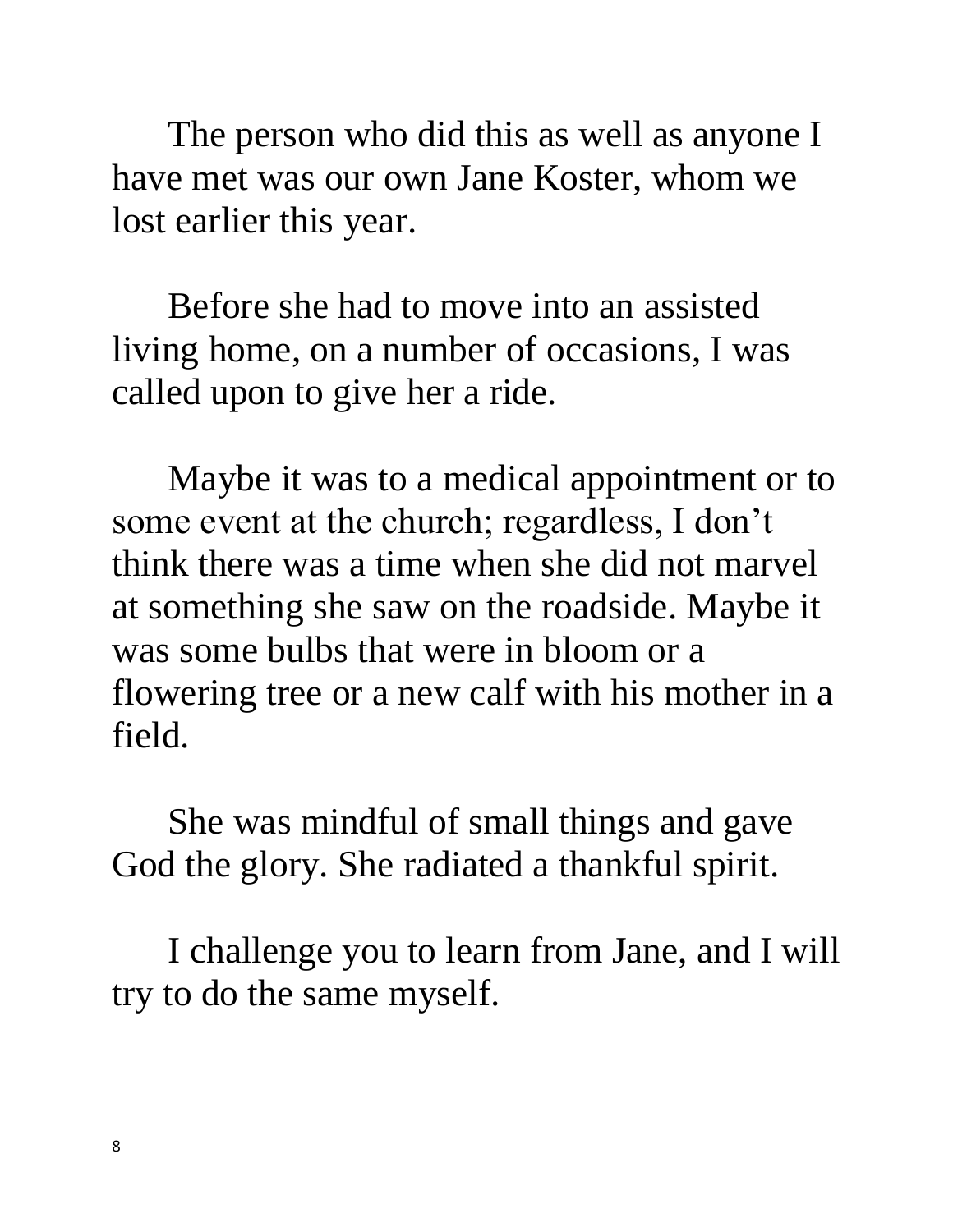But there is a third dimension to Holy Mindfulness, and that's its future dimension.

This dimension has to do with latching onto and resting in the promises made to us in scripture . . . taking them with us into the future.

For example, Jesus told His disciples shortly before His ascension, "Lo, I am with you alway, even unto the end of the world."

What a strengthening thought that is. Whatever is going on in my life I am not alone. The divine Strengthen stands ready to help. The future may be all unknown, but I have this promise. I will take my stand on it.

Holy mindfulness – past, present and future -- leads to contentment and calm, meaningful service to God and neighbour. It opens the way to living life to the full.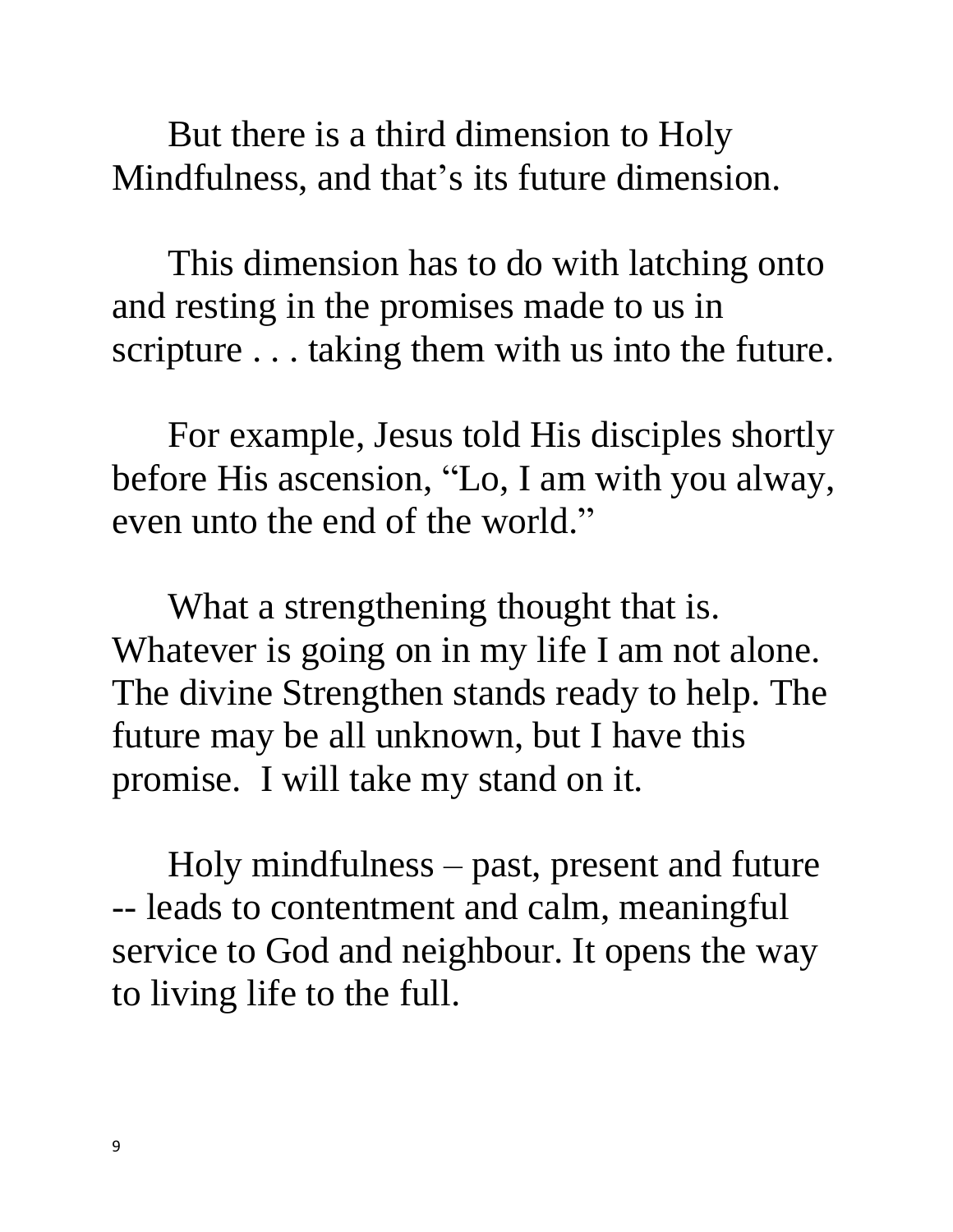God has the big things taken care of. The is no reason for anxiety.

Instead of life being 'one darned thing after another', life becomes a journey with a destination and many delightful stops along the way.

You all have heard the joke about the atheist laid out in his casket sporting his best suit, tie and shirt and someone walking by saying: **"What a pity. All dressed up with no place to go."**

Well, that's what life is like without God. All is vanity and vexation of the spirit, and then you die.

But life does not have to be this way. The preacher set us onto the right track when he says fear God and keep His commandments.

.